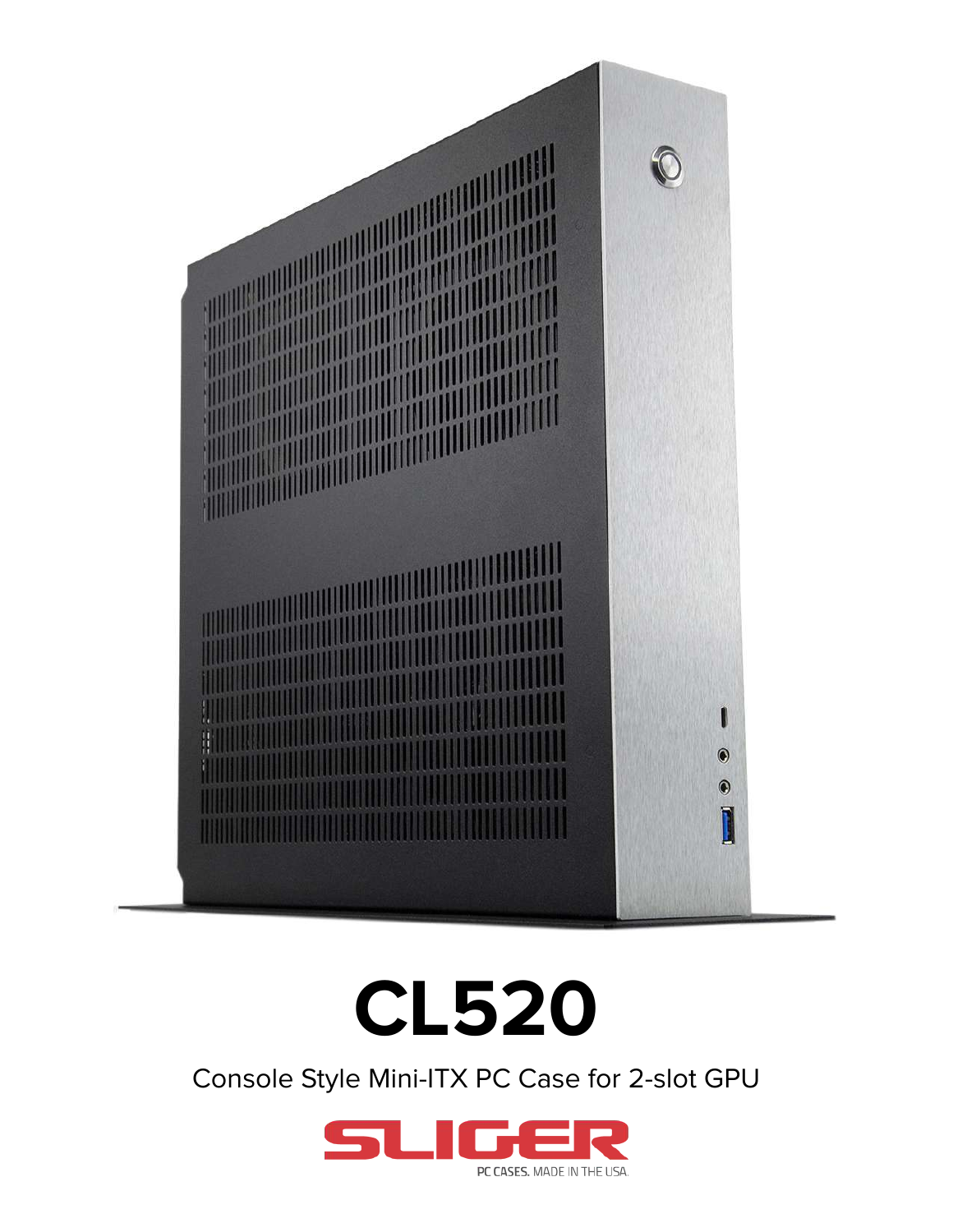#### **SCREWS**

The CL520 comes with a total of 7 different screws. For the purpose of this guide we will assign a unique color to each of the screws, signifying their locations within the case.



**CYAN M4 .7 x 5mm FLAT HEAD Base Plate Other exterior bracket**



**VIOLET 6-32 x 1/4" HEX HEAD Motherboard Power Supply**



**RED M3 x 5mm FLAT HEAD Power Cord Mount Bracket SSDs / SSD brackets**



**GREEN M3 x 6mm PAN HEAD Securing PCIe Cards**



**PINK M3 x 8mm FLAT HEAD Power Cord**



**YELLOW M3 x 12mm FLAT HEAD Fan Fan Bracket**



**GREY M4 x 25mm SOCKET CAP Case Handle**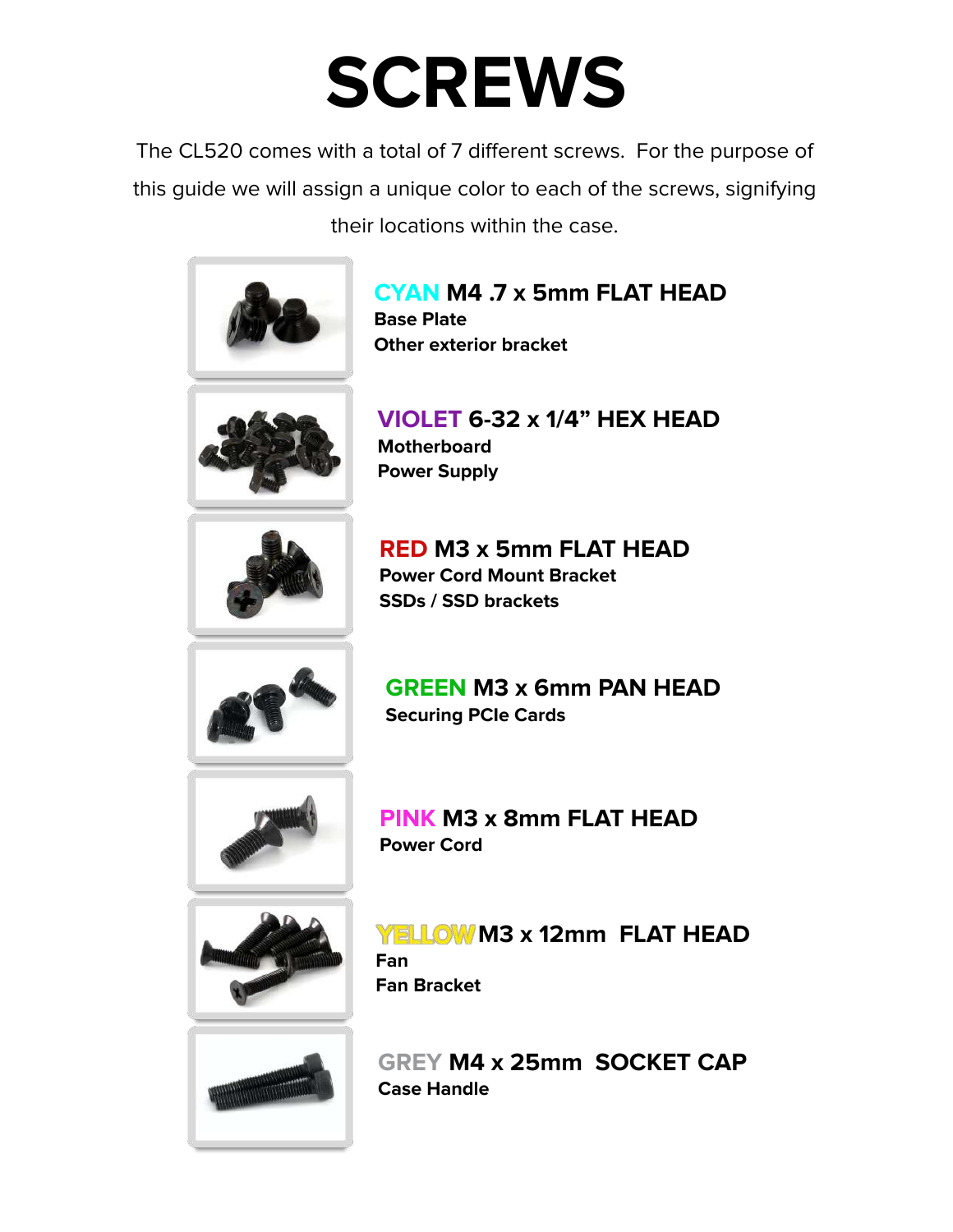### **TOOL-LESS TOP PANEL**



The CL520 top features tool-less removal via ball-stud mounting points. Grasp the lip on the rear of the cover panel and pull upward to remove. The front ball studs may require altering the angle you are pulling from to release.

**Note**: This panel may be very tight on the first few times on/off! Use caution with using extreme force to avoid damage.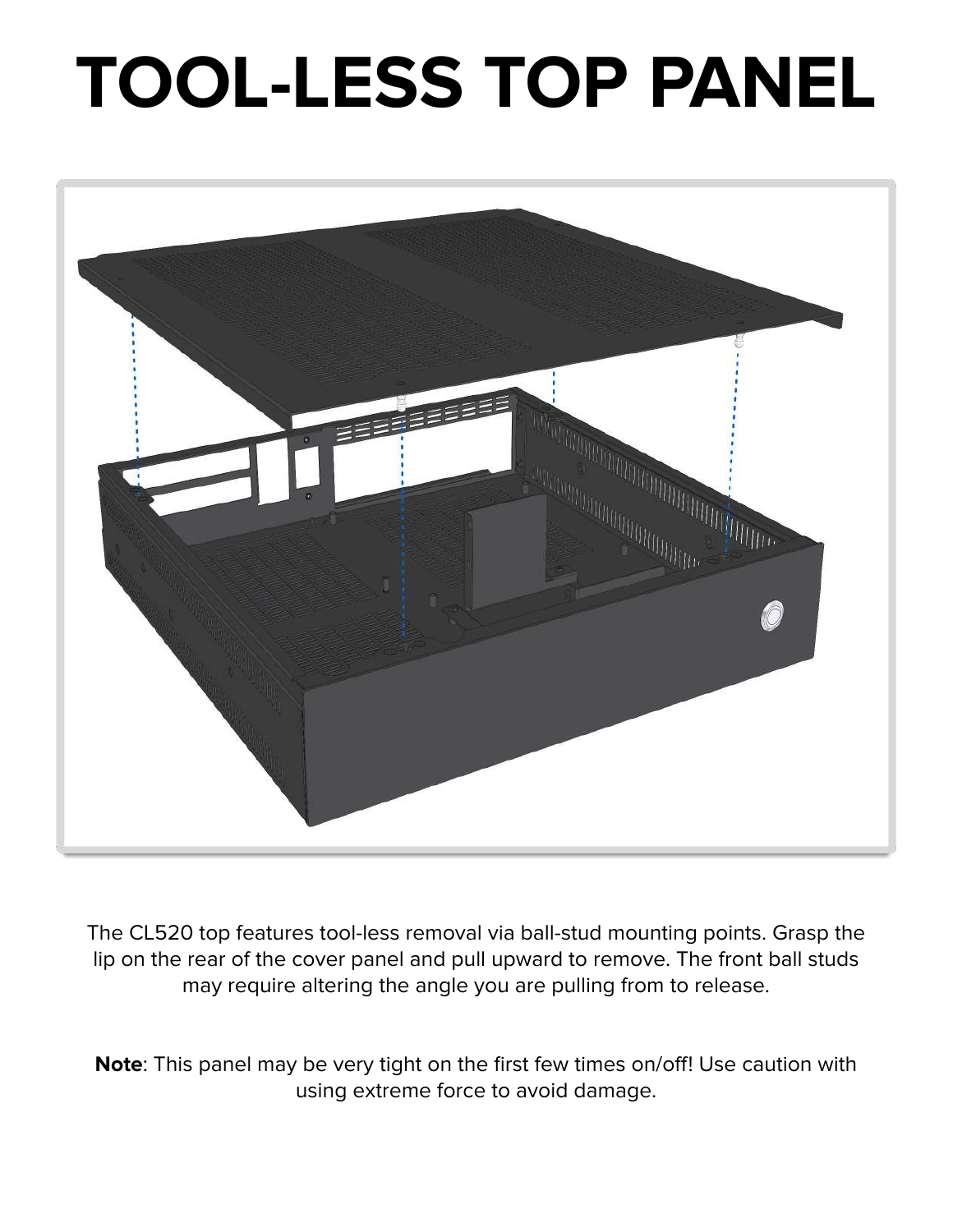#### **MOTHERBOARD**

#### **Be sure to install your IO shield first!**

Some CPU coolers may require a back plate installed before installing the motherboard. It is advised for the CL520 to also check that any M.2 mounts on the back of motherboard have drives installed before installation of the motherboard, as there are no SSD or HDD mounting points inside the case. Once the **IO shield** is properly installed the motherboard can now be mounted using **4x 6-32 x 1/4" HEX HEAD** screws.

> A Phillips #2 screw driver with a minimum 3" shaft length is recommended for installing these screws.



Additional installation instructions for your CPU, CPU cooler, RAM, etc. are covered by your motherboard or coolers respective user manual.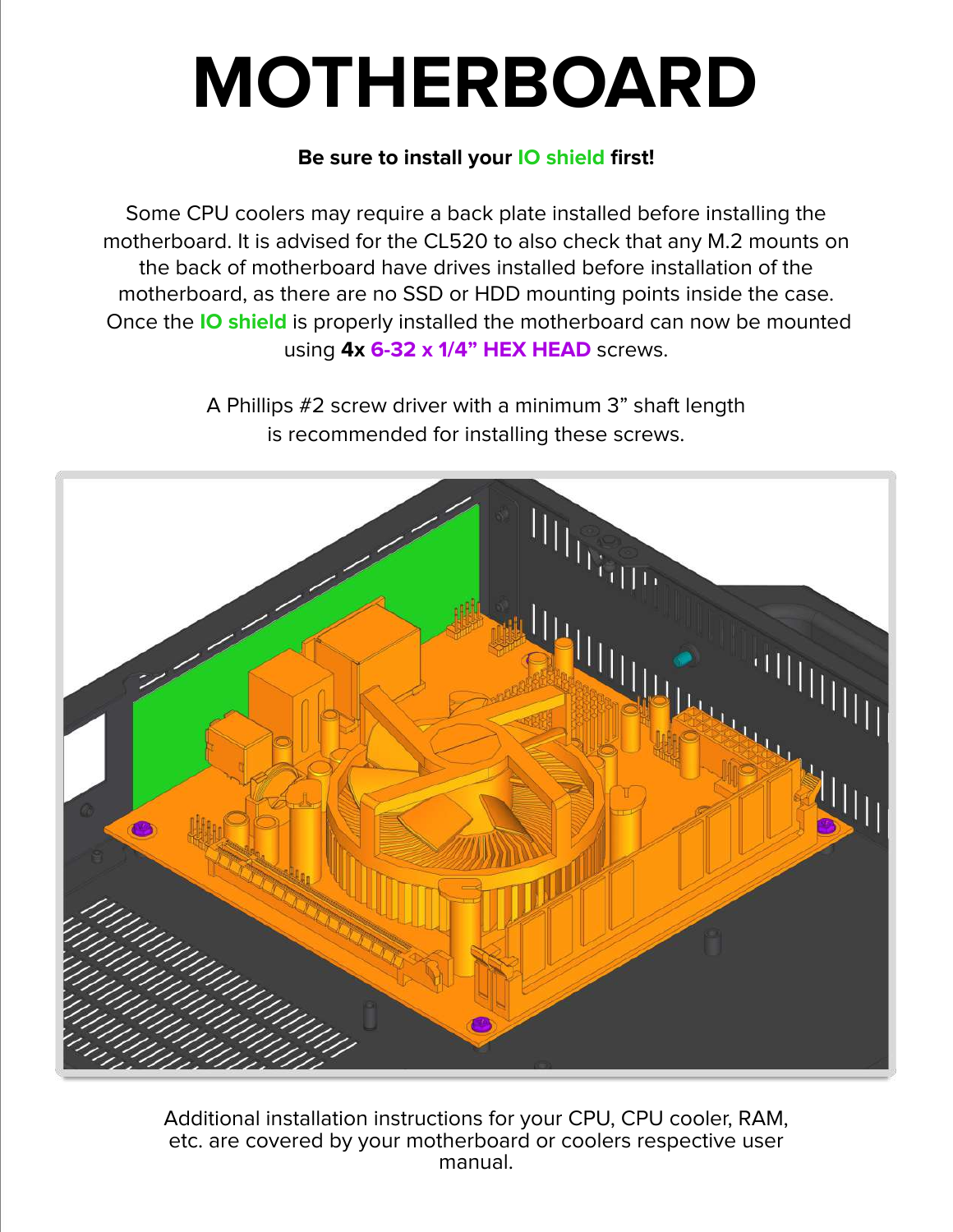### **POWER SUPPLY**

#### **Remember to connect all required modular power cables FIRST**

The power supply should be positioned with the fan side towards the top of the case. This orientation will result in better overall system temperatures and lower noise.

Once positioned, the SFX PSU can be attached to the PSU Mounting Bracket with up to **4x 6-32 x 1/4" HEX HEAD** screws and then mounting bracket to case with **3x 6-32 x 1/4" HEX HEAD** screws.

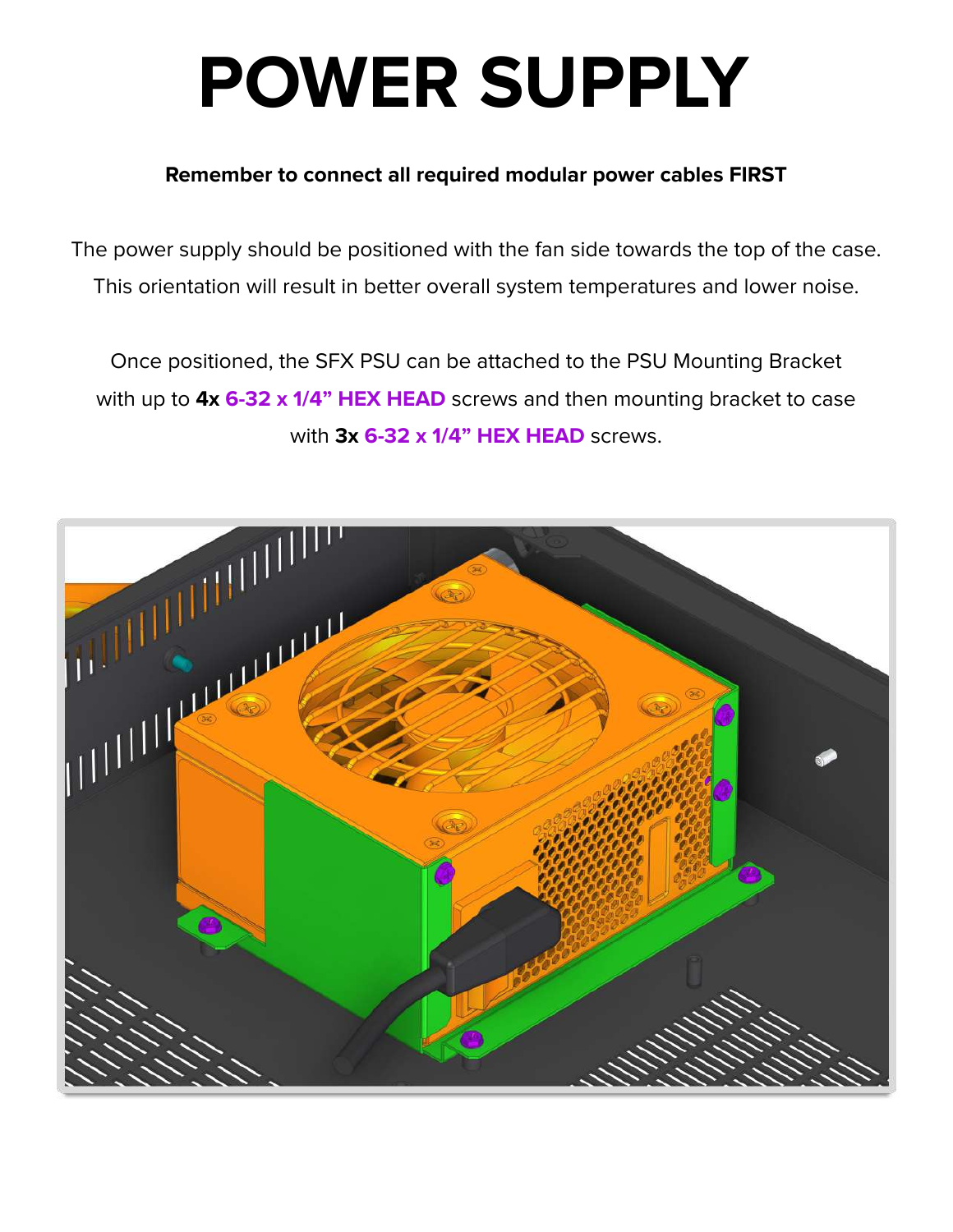# **INSTALLING CASE FANS**

Use **4x M3 x 12mm FLAT HEAD** screws to attach the fan guard. Place fans into chassis sliding in the **BLUE** fan studs. Follow the proper orientation of the fan guard in photo below and the fans **MUST** exhaust air out of the case.



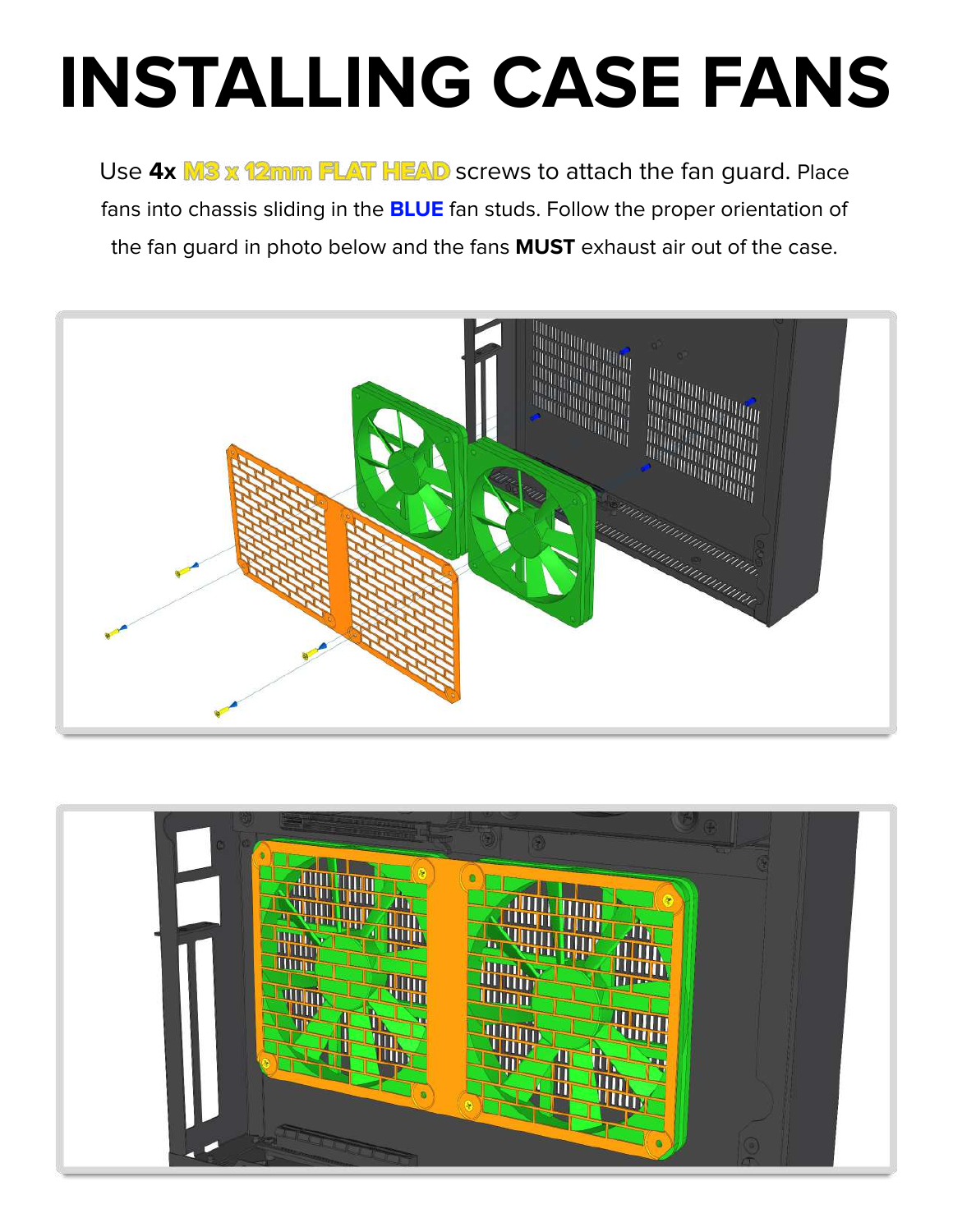## **GPU MOUNTING**



The process of installing the GPU is same as it would be on a standard case setup, just on a PCIe riser. Slide the card into position, push down into the slot, and then secure the PCIe card bracket with **2x M3 x 6mm PAN HEAD** screws.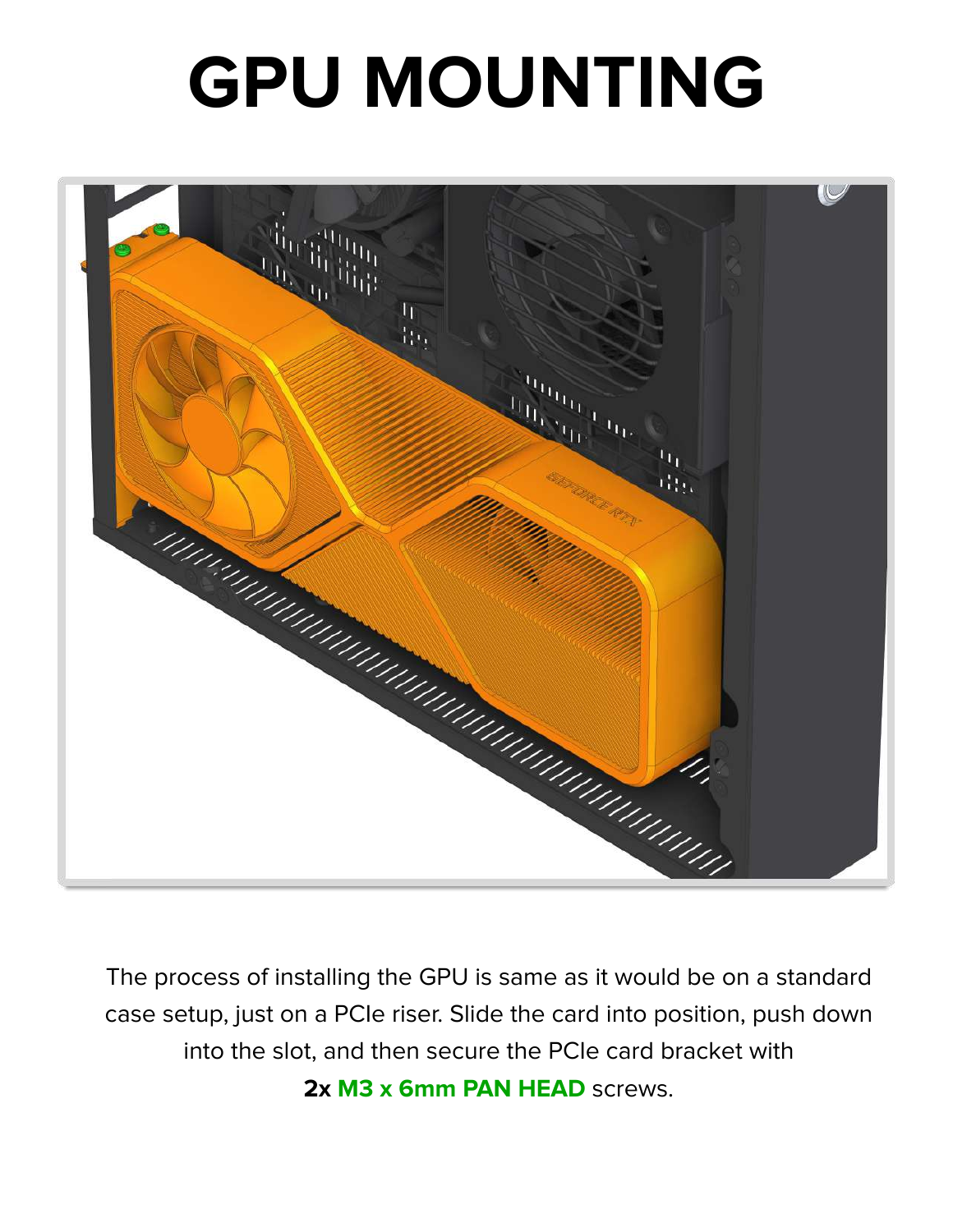### **POWER CORD**

The power cord extension is then installed into the bracket with

**2x M3 x 8mm FLAT HEAD**. Once the **Power Cord** has the bracket attached and power cable is routed through the case to the PSU.

**NOTE:** The CL520 Pigtail option is to increase max GPU card height to 157mm where as the standard option only allows for a card height of 133mm.







#### **Pigtale Standard**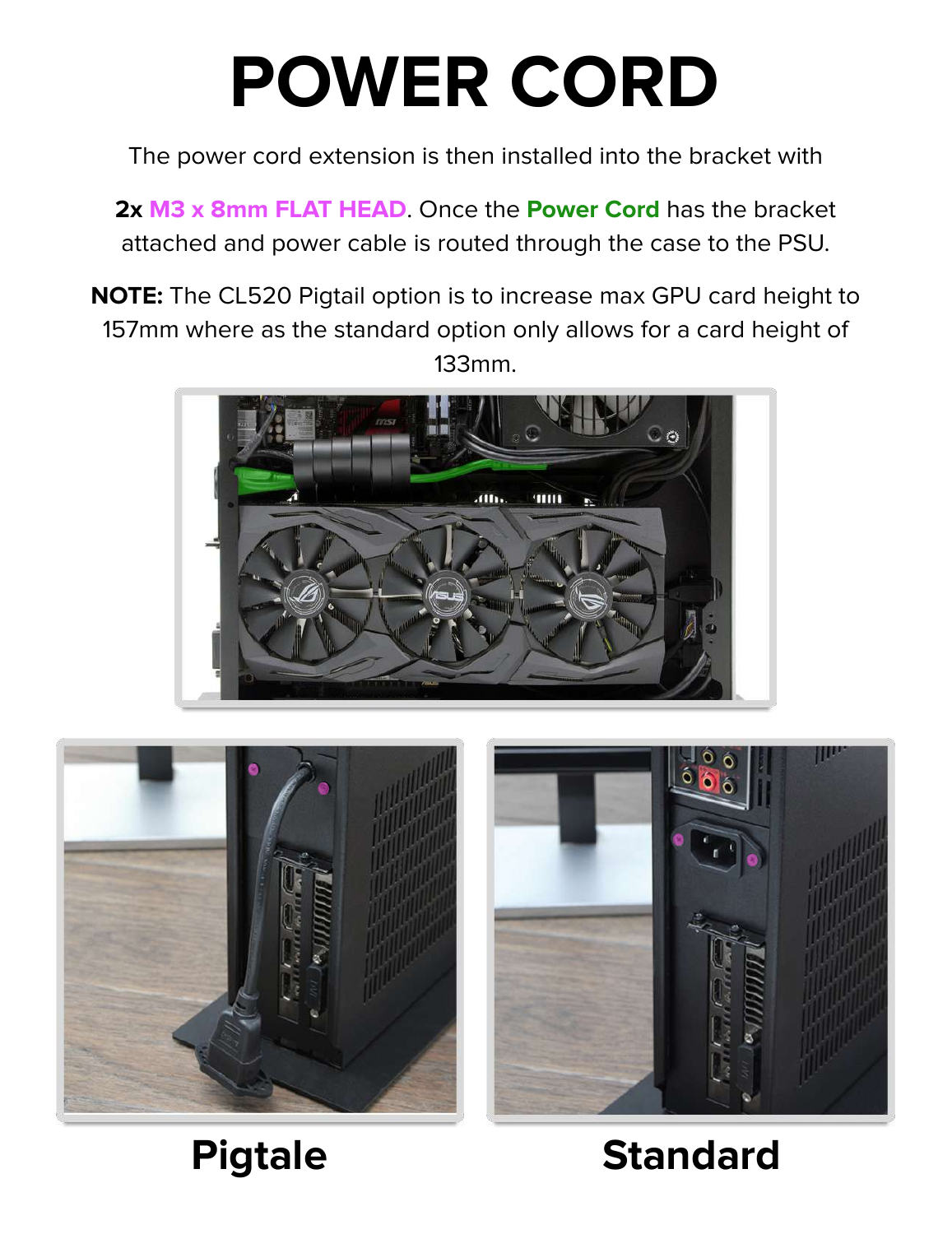## **CABLE MANAGEMENT**



The power switch/LED is routed and plugged into the motherboard.

The power cord is mounted above PCIe Slots and properly screwed to the cover plate or passed through the grommet, and routed to the inlet on the power supply if using the pig tail configuration.

(Also be sure to check that your PSU switch is set to on!)



Motherboard power cables are plugged in, and GPU power cables are loosely positioned.

Power cables are loosely managed and zip tied.

The PCIe riser is plugged into the PCIe slot on the motherboard.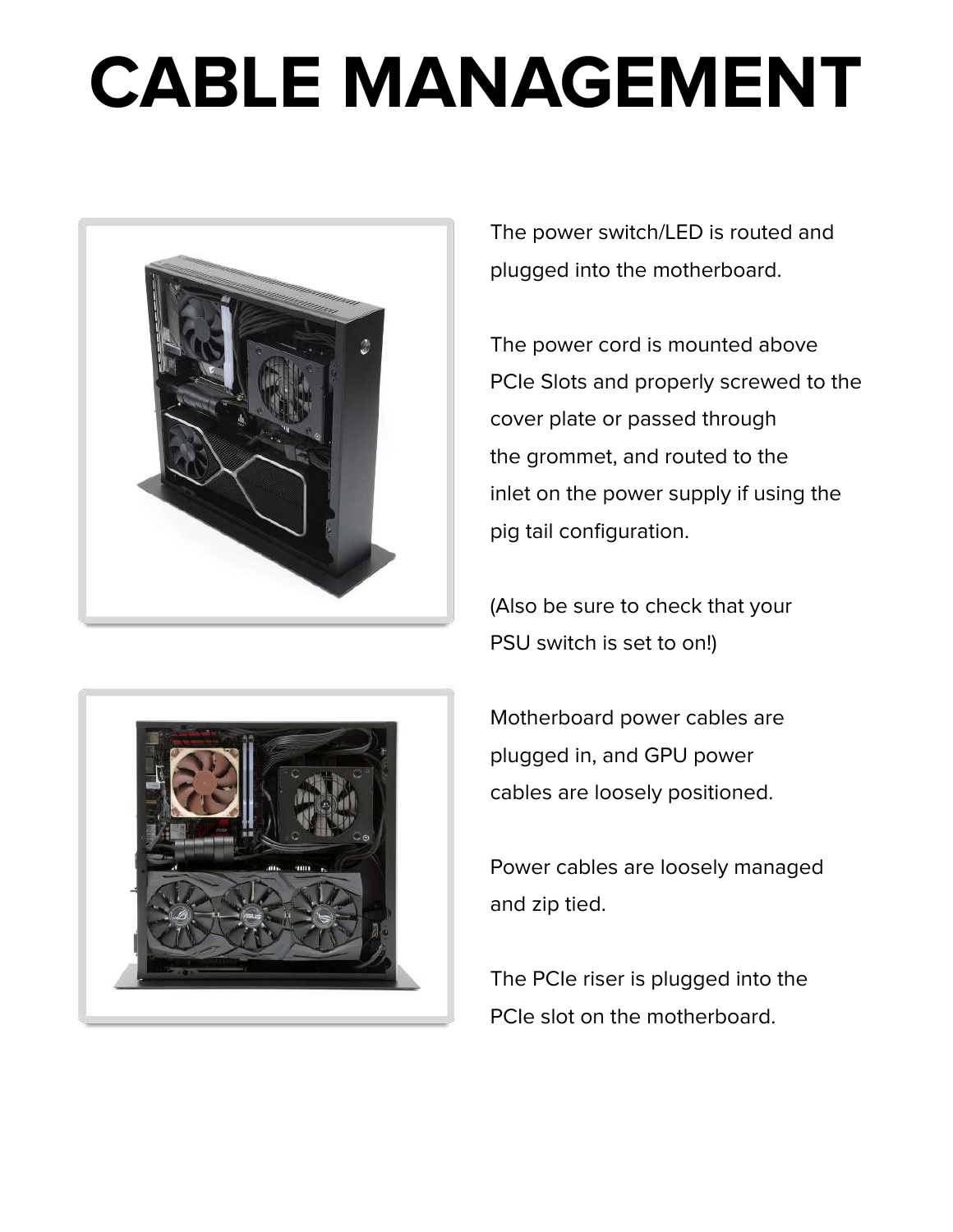#### **CASE HANDLE**



The Case Handle is attached with **2x M4 x 12mm SOCKET CAP**. Use the included Allen key to tighten.

**NOTE:** Do not over-torque screws